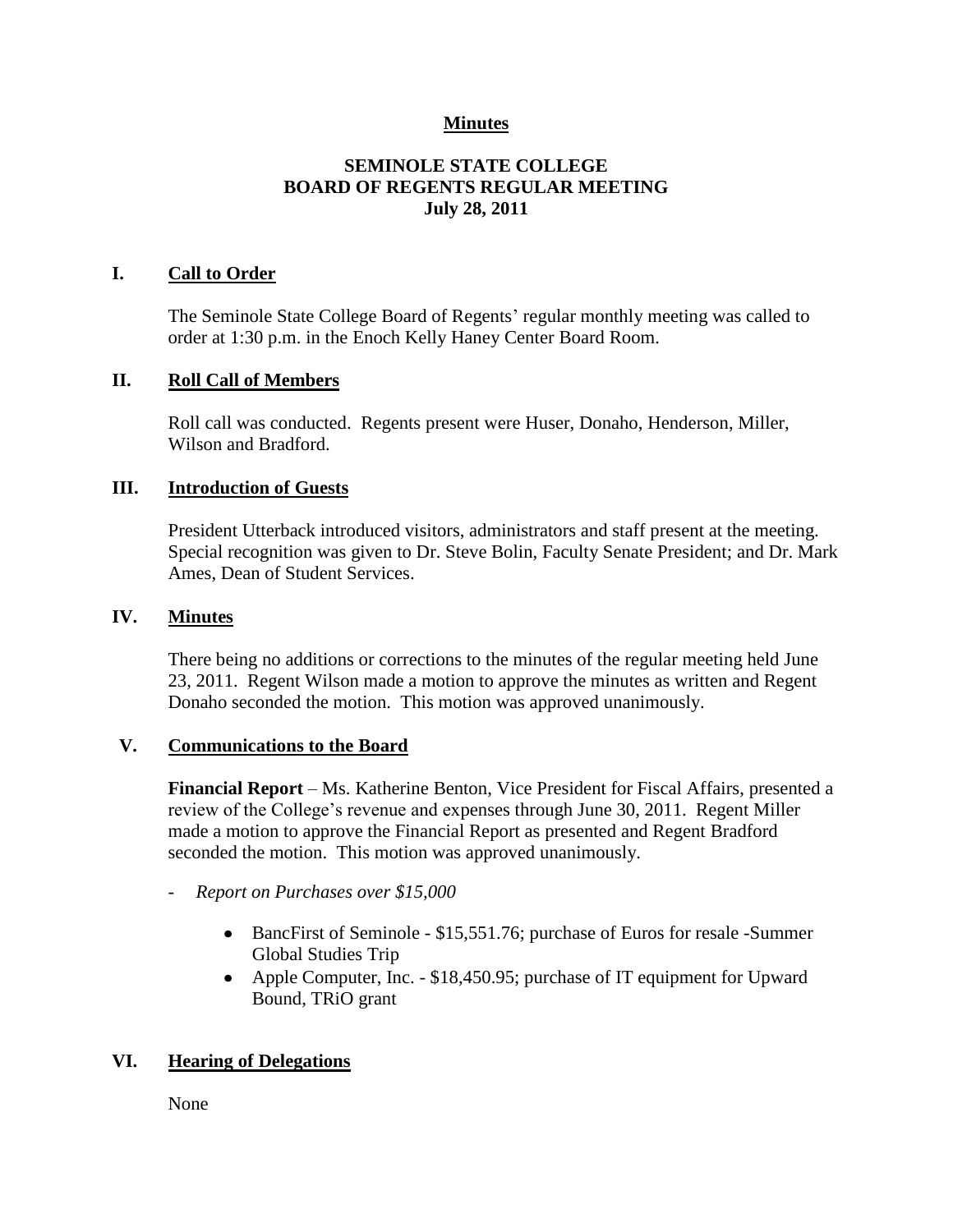Minutes SSC Board of Regents Regular Meeting July 28, 2011 Page 2

## **VII. President's Report**

President Utterback discussed items under the President's Report and the Business portion of the agenda by utilizing a PowerPoint presentation. (See enclosed copy of the PowerPoint presentation)

*Personnel Update* – President Utterback updated the Board on several personnel items. Angelik Byrd has been hired Head Volleyball Coach and Jason Garrison, English Instructor has resigned.

*Campus Events* – President Utterback told the Board members about several campus activities. TRiO Talent Search program grants have been awarded. Talent Search West, which is a new grant, will serve 500 students grades 6-12 from: Dale, Earlsboro, Macomb, Maud, McLoud, Shawnee and Tecumseh. Talent Search Central, an existing grant that has been renewed, will serve 700 students from: Bowlegs, Butner, Justice, New Lima, Paden, Sasakwa, Seminole, Strother and Varnum. These two grants will total \$2,664,160 over a five-year period. The Temporary Assistance to Needy Families grant (TANF) has been renewed for the upcoming year. Lynette Gomez, Student Government President, has been selected to serve on the Student Advisory Board for the Oklahoma State Regents for Higher Education. Training for SSC staff was held on July  $21<sup>st</sup>$ . Dr. Mac McCrory, Andrew Speno and Dr. Kenneth Eastman were speakers at this event. Dustie Butner, Public Relations Coordinator and Lana Reynolds, Vice President for Institutional Advancement were recipients of awards at the annual OCPRA conference. President Utterback gave the Board Members an update on the north pond project. Classes will begin on August  $15<sup>th</sup>$ .

## **VIII. Business**

**Election of Officers** – President Utterback presented the Board with the section of the Board Policy regarding the election of officers and information about current members' terms. The Governor of Oklahoma has not appointed a new Regent for Seminole State College at this time, therefore, Regent Huser will remain on the Board of Regents until a new Regent has been selected and confirmed. Regent Bradford made a motion to elect the following Regents as officers: Marci Donaho, Chair; Jeff Miller, Vice Chair; and David Wilson, Secretary. Regent Henderson seconded this motion. This motion was approved unanimously.

**Approval of Internal Audit of Miscellaneous Claims** – President Utterback presented the Board with a copy of the Internal Audit of Miscellaneous Claims. The Audit Committee, consisting of Regents Donaho, Huser and Miller, met before the regular Board Meeting to discuss this audit. Regent Huser stated that there were no exceptions to this audit and recommended approval. Regent Huser made a motion to accept the audit as presented. Regent Miller seconded this motion. This motion was approved unanimously.